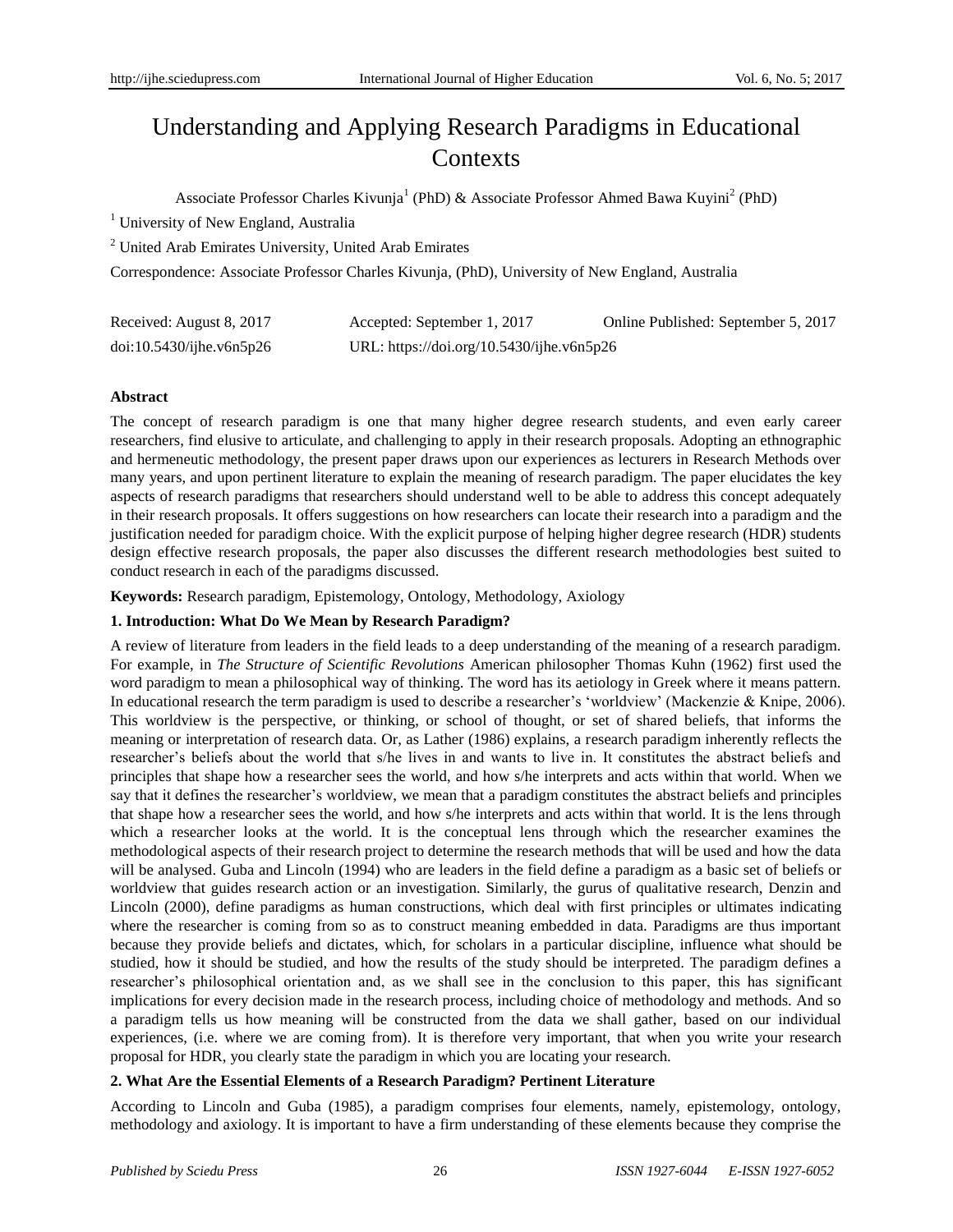basic assumptions, beliefs, norms and values that each paradigm holds. Therefore, in locating your research proposal in a particular research paradigm, the understanding is that your research will uphold, and be guided by the assumptions, beliefs, norms and values of the chosen paradigm. It is therefore important that you demonstrate that you know what each of these elements mean.

#### *2.1 Epistemology of a Paradigm*

Epistemology has its aetiology in Greek where the word episteme, means knowledge. Put simply, in research, epistemology is used to describe how we come to know something; how we know the truth or reality; or as Cooksey and McDonald (2011) put it, what counts as knowledge within the world. It is concerned with the very bases of knowledge – its nature, and forms and how it can be acquired, and how it can be communicated to other human beings. It focuses on the nature of human knowledge and comprehension that you, as the researcher or knower, can possibly acquire so as to be able to extend, broaden and deepen understanding in your field of research. Schwandt (1997) defines it as the study of the nature of knowledge and justification. And so, in considering the epistemology of your research, you ask questions like: Is knowledge something which can be acquired on the one hand, or, is it something which has to be personally experienced? What is the nature of knowledge and the relationship between the knower and the would-be known? What is the relationship between me, as the inquirer, and what is known? These questions are important because they help the researcher to position themselves in the research context so that they can discover what else is new, given what is known. And so to understand the epistemological element of your paradigm, you should ask the very important question of how we know what we know? This question is the basis for investigating 'truth'. Whereas it might be debatable as to whether there is such a thing as 'truth' (Davidson, 2000), if we take factual evidence as truth, then epistemology helps you to ask factual questions, such as how do we know the truth? What counts as knowledge? These are particularly important questions because one of the criteria by which higher degree research is judged is its contribution to knowledge. In trying to articulate the answers to the above questions, researchers can draw from four sources of knowledge. Those sources are *intuitive knowledge, authoritative knowledge, logical knowledge, and empirical knowledge* (Slavin, 1984). If you rely on forms of knowledge such as beliefs, faith, and intuition, then the epistemological basis of your research is intuitive knowledge. If you rely on data gathered from people in the know, books, leaders in organisations, then your epistemology is grounded on authoritative knowledge. If you put emphasis on reason as the surest path to knowing the truth, then this approach is called rationalist epistemology or logical knowledge. On the other hand, if you put emphasis on the understanding that knowledge is best derived from sense experiences, and demonstrable, objective facts, then your approach leans towards empirical epistemology. Epistemology is important because, it helps you to establish the faith you put in your data. It affects how you will go about uncovering knowledge in the social context that you will investigate.

#### *2.2 Ontology of a Paradigm*

Ontology is a branch of philosophy concerned with the assumptions we make in order to believe that something makes sense or is real, or the very nature or essence of the social phenomenon we are investigating (Scotland, 2012). It is the philosophical study of the nature of existence or reality, of being or becoming, as well as the basic categories of things that exist and their relations. It examines your underlying belief system as the researcher, about the nature of being and existence. It is concerned with the assumptions we make in order to believe that something makes sense or is real, or the very nature or essence of the social phenomenon we are investigating. It helps you to conceptualise the form and nature of reality and what you believe can be known about that reality. Philosophical assumptions about the nature of reality are crucial to understanding how you make meaning of the data you gather. These assumptions, concepts or propositions help to orientate your thinking about the research problem, its significance, and how you might approach it so as to contribute to its solution. Ontology is so essential to a paradigm because it helps to provide an understanding of the things that constitute the world, as it is known (Scott & Usher, 2004). It seeks to determine the real nature, or the foundational concepts which constitute themes that we analyse to make sense of the meaning embedded in research data. It makes you ask questions such as: Is there reality out there in the social world or is it a construction, created by one's own mind? What is the nature of reality? In other words, Is reality of an objective nature, or the result of individual cognition? What is the nature of the situation being studied? Ontology enables you to examine your underlying belief system and philosophical assumptions as the researcher, about the nature of being, existence and reality. Philosophical assumptions about the nature of reality are crucial to understanding how you make meaning of the data you gather. These assumptions, concepts or propositions help to orientate your thinking about the research problem, its significance, and how you might approach it so as to answer your research question, understand the problem investigated and contribute to its solution.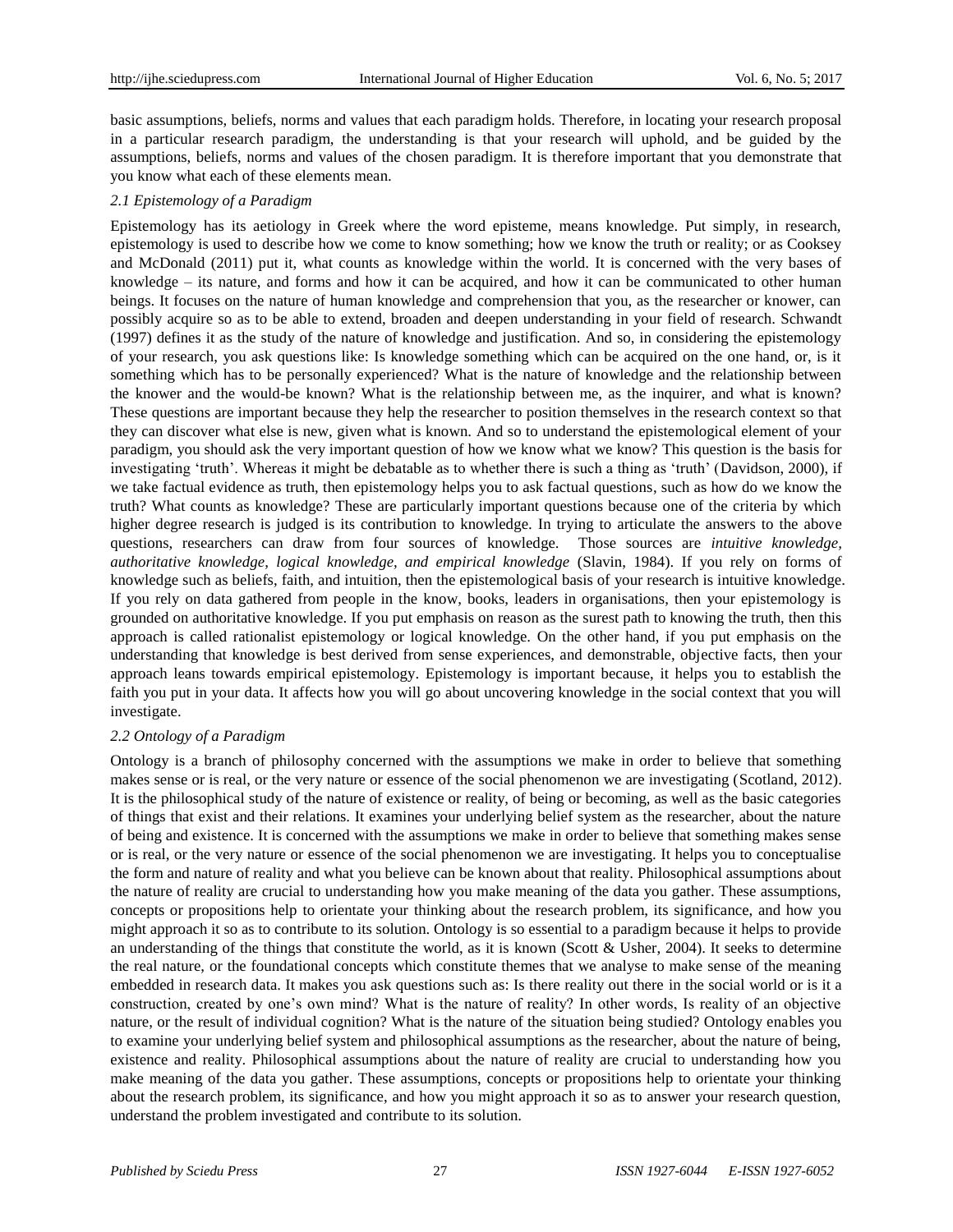# *2.3 Methodology of a Paradigm*

Methodology is the broad term used to refer to the research design, methods, approaches and procedures used in an investigation that is well planned to find out something (Keeves, 1997). For example, data gathering, participants, instruments used, and data analysis, are all parts of the broad field of methodology. In sum, the methodology articulates the logic and flow of the systematic processes followed in conducting a research project, so as to gain knowledge about a research problem. It includes assumptions made, limitations encountered and how they were mitigated or minimised. It focuses on how we come to know the world or gain knowledge about part of it (Moreno, 1947). In considering the methodology for your research proposal, you should ask yourself the question: How shall I go about obtaining the desired data, knowledge and understandings that will enable me to answer my research question and thus make a contribution to knowledge?

# *2.4 Axiology*

Axiology refers to the ethical issues that need to be considered when planning a research proposal. It considers the philosophical approach to making decisions of value or the right decisions (Finnis, 1980). It involves defining, evaluating and understanding concepts of right and wrong behaviour relating to the research. It considers what value we shall attribute to the different aspects of our research, the participants, the data and the audience to which we shall report the results of our research. Put simply, it addresses the question: What is the nature of ethics or ethical behaviour? In answer to this question, it is important to consider your regard for human values of everyone that will be involved with or participate in your research project. This consideration is facilitated by the following questions. What values will you live by or be guided by as you conduct your research? What ought to be done to respect all participants' rights? What are the moral issues and characteristics that need to be considered? Which cultural, intercultural and moral issues arise and how will I address them? How shall I secure the goodwill of participants? How shall I conduct the research in a socially just, respectful and peaceful manner? How shall I avoid or minimise risk or harm, whether it be physical, psychological, legal, social, economic or other? (ARC, 2015).

Answers to these questions are best guided by four criteria of ethical conduct namely, teleology, deontology, morality and fairness (Mill, 1969). Technically, *teleology* is the theory of morality which postulates that doing what is intrinsically good or desirable, is a moral obligation that should be pursued in every human endeavour. And so, teleology refers to attempts made in research to make sure that the research results in a meaningful outcome that will satisfy as many people as possible. An application of this criterion is facilitated by questions such as, are the methods used in this research pragmatic and do they make common sense? Will the actions undertaken in the research produce more benefits than harm? Am I convinced that the actions that will be taken during the research will be the right ones? Have I considered all possible consequences of this research? *Deontology* is the understanding that every action that will be undertaken during the research will have its own consequence, intended to benefit participants, the researcher, the scholastic community or the public at large (Scheffler, 1982). It also allows for flexibility to deal with individual participants or observations. The *morality criterion* refers to the intrinsic moral values that will be upheld during the research. For example, that the researcher will be truthful in their interpretation of the data. Finally, the criterion of *fairness* draws the researcher's attention to the need to be fair to all research participants and to ensure that their rights are upheld. Implementation of this criterion is guided by questions such as, how fair will my research actions be? Will they treat all research participants in the same way? Will my actions show favouritism and/or discrimination towards any participants?

And so in the section on ethical considerations for your higher degree research proposal, you should demonstrate best ethical conduct by showing an understanding of what is right or wrong behaviour as you conduct the research. This consideration is founded on the understanding that all humans have dignity which must be respected, and they have a fundamental human right to make choices which you as a researcher must respect. Implementation of ethical considerations focuses on four principles which you need to uphold when dealing with your participants and data. These principles have the acronym PAPA namely: Privacy, Accuracy, Property, and Accessibility, and are briefly unpacked below, following Sidgwick, (1907) and Slote, (1985).

# 2.4.1 Privacy

Under this principle, you need to consider what information participants will be required to reveal to you or to others about themselves, their associations or organisations? It considers the conditions and safeguards under which data will be gathered and analysed. What things, for example, can participants keep to themselves, and not be forced to reveal to you or any other people?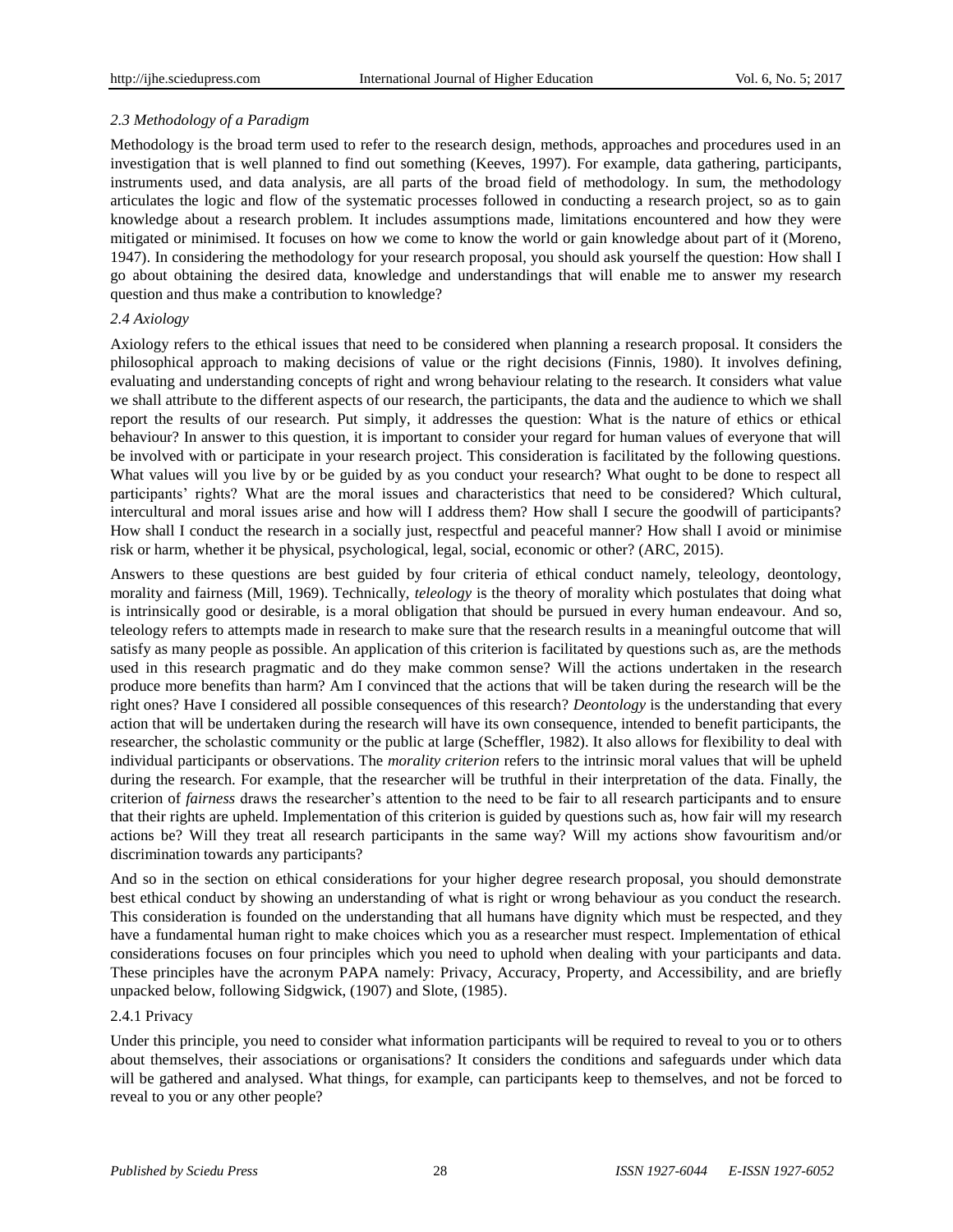# 2.4.2 Accuracy

This principle considers who is responsible for the authenticity, fidelity, and, accuracy of information? Similarly, it considers how you as the researcher will cross-check with participants so they know you have recorded the data accurately. It also makes it very clear who will be held accountable for any errors in data? And, if any party were to be injured, how would they be compensated?

# 2.4.3 Property

Under this principle, you need to consider who will own the data? Will there be any payment for the data? If so, what will be the just and fair prices, for the exchange of data? Who will own the channels, such as publications and media through which information will be disseminated?

# 2.4.4 Accessibility

This principle considers who will have access to the data? How will the data be kept safe and secure? Under what conditions and with what safeguards will researchers and participants have access to the data? How will access to the data be gained?

# **3. Why Has This Topic Attracted Controversy Among Researchers Over Time: Literature Review**

Both from evidence in the literature and from our experiences in supervising HDR students, it is clear to us that many HDR research students and early career researchers are often confused about the use of the term paradigm. At the broader level, this confusion stems from the use of the term paradigm in everyday discourses in contrast to its use in the educational research. Paradigm in everyday parlance does not include the qualities of epistemology, ontology, methodology or axiology, which, as we have seen above, are integral to the term in the field of research. It is therefore important for HDR students to be cognizant of this reality. What's more, there is also considerable diversity in how the term is used within research contexts. A review of research literature reveals that over the years, the term paradigm has conjured up considerable controversy (Guba, 1990). The controversy was in the main centred first of all, around the historical development of the term and how it was defined by various authors and secondly, by what became known as 'inter and intra-disciplinary power wars' or 'paradigm wars' in the social sciences (Lincoln & Guba, 2000; Guba & Lincoln, 2005), which were rampant especially in the 1980s.

An analysis of the definitions given by leaders in the field such as Guba and Lincoln (2005) and Creswell (1998; Creswell & Miller, 2000) betrays a lack of agreement about what constitutes a paradigm as well as an overlap in definitions and explanations. For example, while Creswell's (1998) definition of a paradigm as "….a basic set of assumptions that guide their [researchers'] inquiries" (p. 74) aligns with the worldview perspective of a paradigm, Lincoln's (1990) definition (as alternative world views with such pervasive effects that … permeates every aspect of a research inquiry) goes beyond this and encapsulates other perspectives of paradigm without being specific. This considerable and glaring overlap of definitions and/or explanations has to do, in part, with the fact that social behaviour is fluid and how we think or behave cannot be completely compartmentalised with clear-cut boundaries. As such, to think about a paradigm as a worldview or epistemological stance does not preclude the cross-over of ideas. Thus, no matter the position we start from, how we know and go about knowing is linked, or overlaps and affects how we conceive and explain paradigms. This is a major contributor to the confusion in the social sciences that HDR students and early career researchers experience in trying to articulate what constitutes the research paradigm for their projects.

The controversy in relation to the historical development has to do with Kuhn's (1962) original use and explanations of the term in his early work and how researchers in different fields of study came to understand and use the term. For example, Morgan (2007) asserts that the social scientists' use of the term differs from that in science studies. He argues that Kuhn's initial articulation of the notion of paradigm was confusing and culminated in the term being used by researchers in the field of science studies to mean "the consensual set of beliefs and practices that guide a field…." (Morgan, 2007, p. 49). At the same time the term has been used in social science research in about 3-4 different ways. These include that a paradigm means a worldview, a paradigm is an epistemological stance, a paradigm is a set of shared beliefs among members of a specialty area and, a paradigm as a model example of research (Morgan, 2007).

In casting a paradigm as a worldview, Morgan (2007, p. 49) presents the term as "…. all-encompassing ways of experiencing and thinking about the world, including beliefs about morals, values, and aesthetics". This all-encompassing position could mean that researchers might question what can be researched or whether at all some topics should be researched on moral grounds. Such a position could be useful in directing ethics and ethical decision-making within research, which aligns with questions about axiology. But it might also be restrictive in terms of the human desire to explore and understand our world. Therefore this view of a paradigm could potentially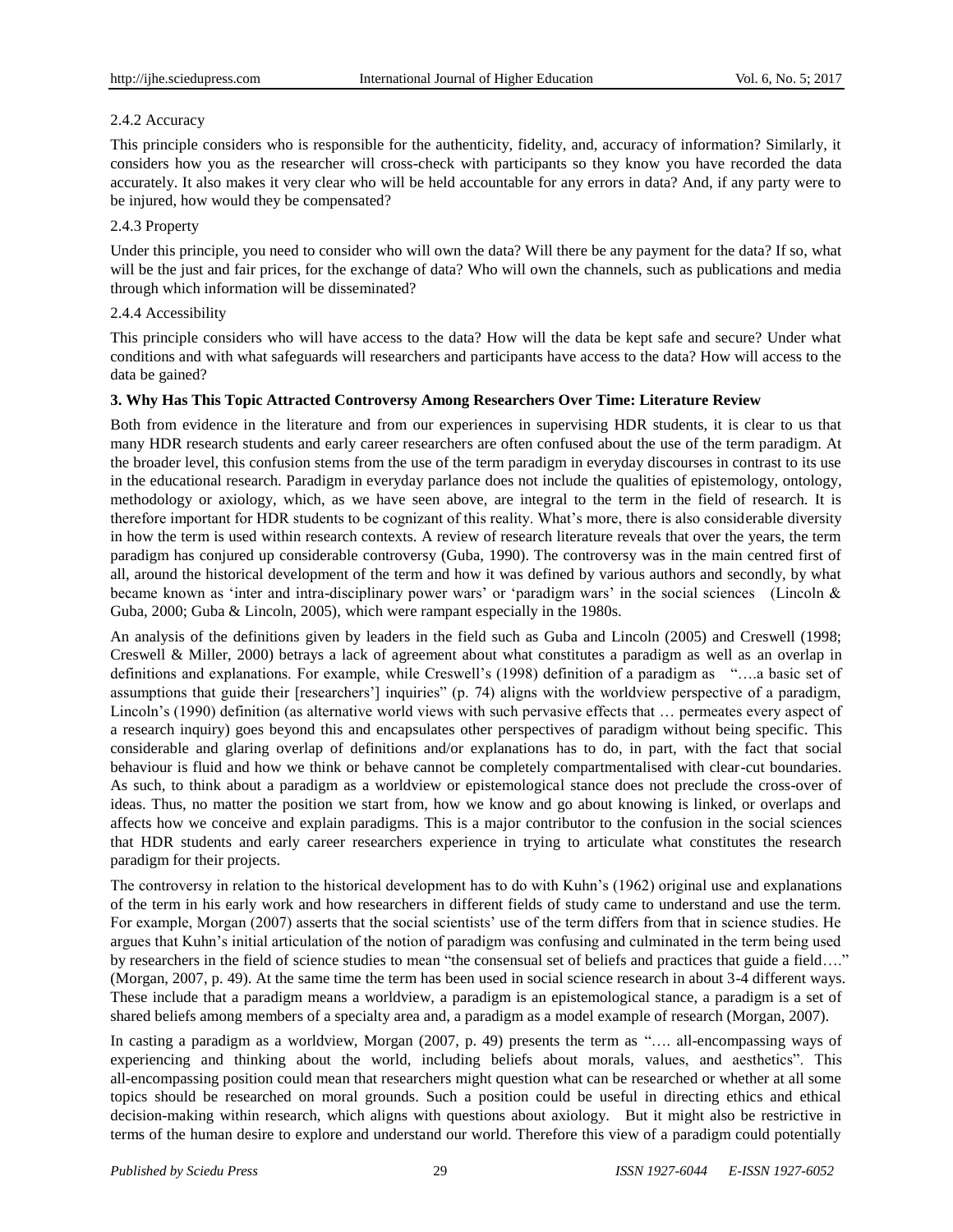be a source of confusion, de-motivation or incoherence for HDR students.

The interpretation of paradigms as epistemological stances has its roots in the meaning of epistemology, which, as we saw above, relates to the questions about what does it mean to know and how can we know? Therefore this view of paradigm, takes the position that research inherently involves epistemological issues about the nature of knowledge and knowing. In this sense, researchers will align their notion of paradigm with the most popular epistemological stances (e.g., realism and constructivism) as distinctive belief systems (Morgan (2007). Researchers who are guided by either stance are directed by that position to ask particular type of research questions and also answer them in a particular way. The interpretation of paradigms as shared beliefs among members of a specialty area focuses on what members of a particular field of research think are the fundamental principles that govern research. Additionally, an analysis of a paradigm as a model example of research draws on the notion that paradigms are models about how research is done in a given field (Kuhn, 1970, Morgan, 2007). With such a diverse sense of what constitutes a paradigm, it is not surprising that HDR students and early career researchers experience difficulties in understanding paradigms and choosing one for their research.

In terms of the 'inter and intra-disciplinary power wars', the issue under consideration was about who had the power to name and define a paradigm. In this regard, key personalities in particular disciplines have over time sought to 'create' and 'add' new paradigms, which were often challenged or dismissed by colleagues and cross-disciplinary researchers. For example in the late 1990s, the field of special education saw the emergence of a 'new' tradition of research into special educational needs, which Skidmore (1996) called an 'organizational paradigm'. While some in the special needs field (e.g Avramidis & Smith, 1999) accepted this as a new paradigm, other researchers in the social sciences did not agree with Skidmore's new paradigm. This raised the question about who had the power to name and keep a paradigm? In this regard, Morgan (2007, p. 61) writes "…..paradigms in social science research methodology are not abstract entities with timeless characteristics; instead, what counts as a paradigm and how the core content of a paradigm is portrayed involves a series of ongoing struggles between competing interest groups" . This conclusion endorses the reality of the inter-and intra-disciplinary power wars and is buttressed by the many 'new' paradigms that have been added to the list of social science research paradigms in the last two decades. Despite this complexity in the history of paradigm development, there is now general agreement about the major paradigms that are applicable in educational research, and we turn to these, in the following section.

#### **4. Which Are the Dominant Research Paradigms Applied in Educational Research?**

A large number of paradigms have been proposed by researchers but Candy (1989), one of the leaders in the field, suggests that they all can be grouped into three main taxonomies, namely Positivist, Interpretivist, or Critical paradigms. However, other researchers such as Tashakkori and Teddlie (2003a; 2003b) propose a fourth that borrows elements from these three and is known as the Pragmatic paradigm. Let's have a brief look at each of these.

# *4.1 Positivist Paradigm*

First proposed by a French philosopher, Auguste Comte (1798 – 1857), the Positivist paradigm defines a worldview to research, which is grounded in what is known in research methods as the scientific method of investigation. Comte (1856) postulated that experimentation, observation and reason based on experience ought to be the basis for understanding human behaviour, and therefore, the only legitimate means of extending knowledge and human understanding. In its pure form, the scientific method, involves a process of experimentation that is used to explore observations and answer questions, as illustrated in Figure 1. It is used to search for cause and effect relationships in nature. It is chosen as the preferred worldview for research, which tries to interpret observations in terms of facts or measurable entities (Fadhel, 2002). Research located in this paradigm relies on deductive logic, formulation of hypotheses, testing those hypotheses, offering operational definitions and mathematical equations, calculations, extrapolations and expressions, to derive conclusions. It aims to provide explanations and to make predictions based on measurable outcomes. Those measurable outcomes are undergirded by four assumptions that Cohen, Manion and Morrison (2000), explain are determinism, empiricism, parsimony and generalizability. An unpacking of each of these assumptions helps researchers understand better the meaning and expectations of research conducted within this paradigm. Briefly, the assumption of *determinism* means that the events we observe are caused by other factors. Therefore, if we are to understand casual relationships among factors, we need to be able to make predictions and to control the potential impacts of the explanatory factors on the dependent factors. The assumption of *empiricism* means that for us to be able to investigate a research problem, we need to be able to collect verifiable empirical data, which support the theoretical framework chosen for your research and enable you to test the hypotheses you formulated. In assuming *parsimony,* the Positivist paradigm refers to the researcher's attempts to explain the phenomena they study in the most economic way possible. Finally, the *generalizability* assumption tells us that the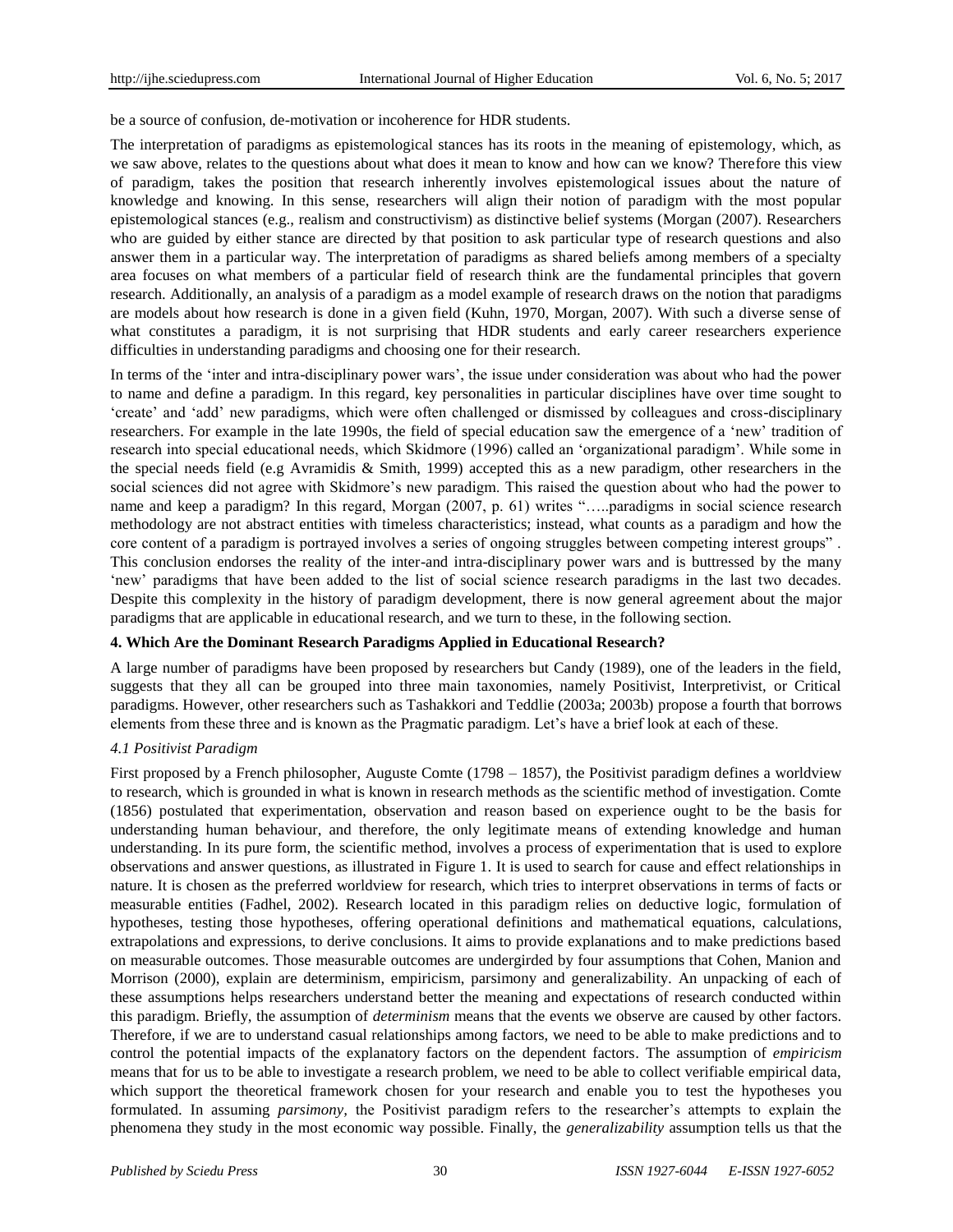results obtained from a research project conducted within the Positivist paradigm, in one context, should be applicable to other situations by inductive inferences. This means that the positivist researcher should be able to observe occurrences in the particular phenomenon they have studied, and be able to generalise about what can be expected elsewhere in the world. Because of these assumptions, the Positivist paradigm advocates the use of quantitative research methods as the bedrock for the researcher's ability to be precise in the description of the parameters and coefficients in the data that are gathered, analysed and interpreted, so as to understand relationships embedded in the data analysed.

And so, in terms of the four foundational elements or assumptions of a paradigm, for the Positivist paradigm, its *epistemology is* said to be *objectivist*, its *ontology naive realism*, its *methodology experimental*, and its axiology *beneficence.* Again, unpacking each of these elements should help the researcher understand better this paradigm*.* The *objectivist epistemology* holds that human understanding is gained through the application of reason (Fadhel, 2002). This implies that through research we can acquire knowledge which increasingly approximates the real nature of what it is that we investigate. In other words, through research, we can gain knowledge which helps us to become more objective in understanding the world around us. The *naïve realist ontology* assumes the acceptance of the following five beliefs (Putnam, 2012; Searle, 2015):

- There exists a world of material objects.
- Some statements about these objects can be known to be true through sense-experience.
- These objects exist whether they are actually perceived or even when they are not perceived. These objects of perception are assumed to be largely perception-independent.
- These objects are also able to retain properties of the types we perceive them as having, even when they are not being perceived. Their properties are perception-independent.
- By means of our senses, we perceive the world directly, and pretty much as it is. In the main, our claims to have knowledge of it are justified.

The *experimental methodology* element means that the research will involve manipulation of one variable to determine whether changes in that variable cause changes in another variable (Smith & Heshusius, 1986). The former variable is called the explanatory or predictor variable, and the latter variable, is called the explained or dependent variable (Burns, 2000). This methodology can only apply if we are able to control what happens to the variables or subjects we study. Such control enables the researcher to test and to accept or reject hypotheses. The *beneficence axiology* refers to the requirement that all research should aim at maximizing good outcomes for the research project, for humanity in general, and for the research participants (Mertens, 2015). It also implies that the research should aim at avoiding or at least minimizing any risk, harm, or wrong that could occur during the research.

4.1.1 Characteristics of Research Located Within The Positivist Paradigm

The following summary should help you to understand the basic characteristics of research that is normally located within the Positivist paradigm (Neurath, 1973; Fadhel, 2002)

- o A belief that theory is universal and law-like generalisations can be made across contexts.
- o The assumption that context is not important
- o The belief that truth or knowledge is 'out there to be discovered' by research.
- o The belief that cause and effect are distinguishable and analytically separable.
- o The belief that results of inquiry can be quantified.
- o The belief that theory can be used to predict and to control outcomes
- o The belief that research should follow the Scientific Method of investigation
- o Rests on formulation and testing of hypotheses
- o Employs empirical or analytical approaches
- o Pursues an objective search for facts
- o Believes in ability to observe knowledge.
- o The researcher's ultimate aim is to establish a comprehensive universal theory, to account for human and social behaviour.
- o Application of the scientific method (Illustrated in Figure 1)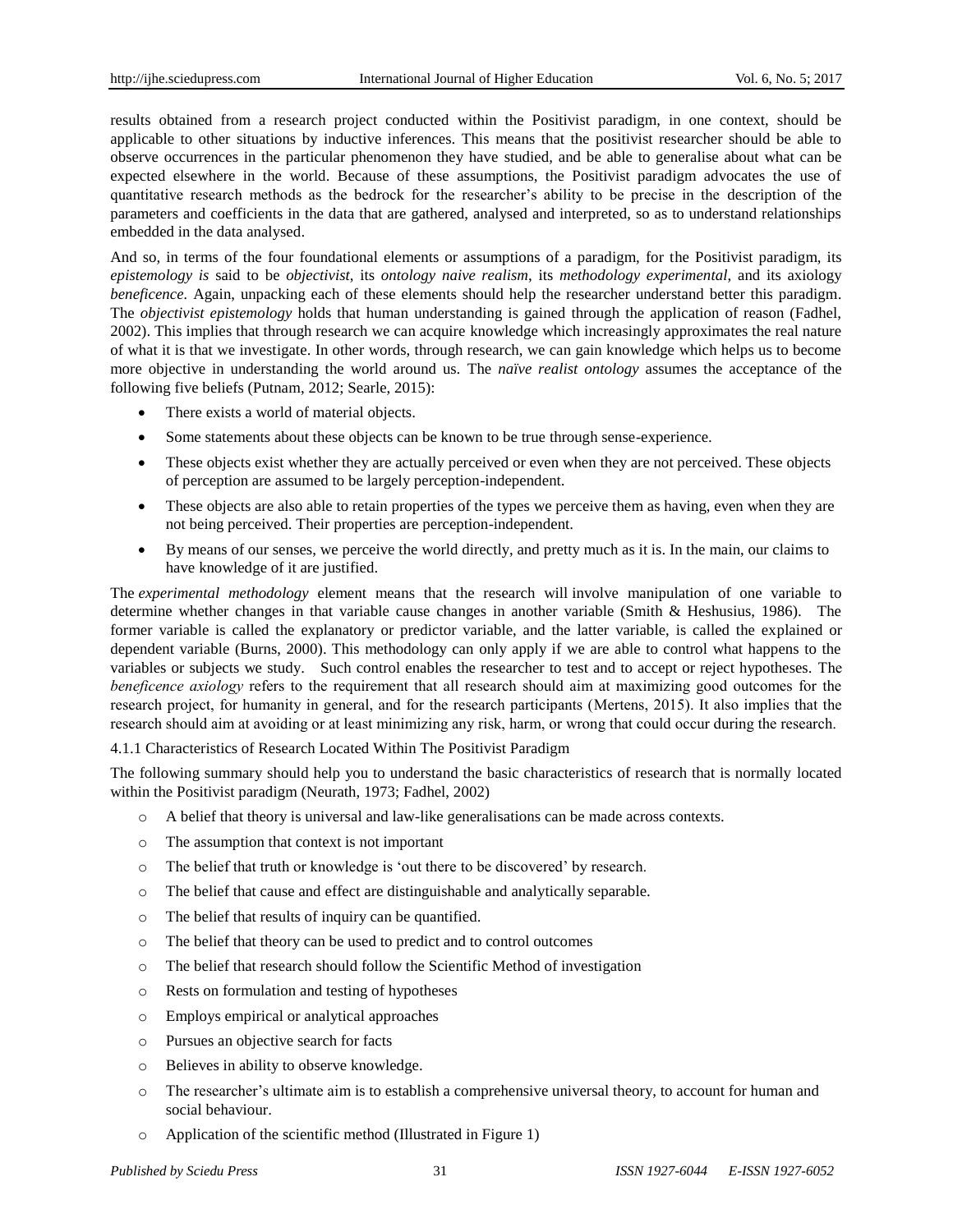

Figure 1. The Scientific Method

Source:

<https://www.sciencebuddies.org/engineering-design-process/engineering-design-compare-scientific-method.shtml>

As researchers wrestled with the understanding that many of these characteristics cannot be fully applied in contexts where humans are involved; that the social world cannot be studied in the same way as the natural world, that the social world is not value free and that it is not possible to provide explanations of a causal nature, modifications were made to relax some of the assumptions outlined above. This led to a derivative of this paradigm, known as the *Postpositivist paradigm.* The latter accepts that reality is imperfect and that truth is not absolute but probable. It allows for observations without experimentation or formulation of hypotheses to be tested. Guba (1990) says that whereas the *Positivist paradigm* maintains the belief that reality is out there to be studied, captured and understood, the *Postpositivist* cousin accepts that reality can never be fully understood; but at best, only approximated. Accordingly, the *Postpositivist paradigm* has tended to provide the worldview for most research conducted on human behaviour typical of educational contexts.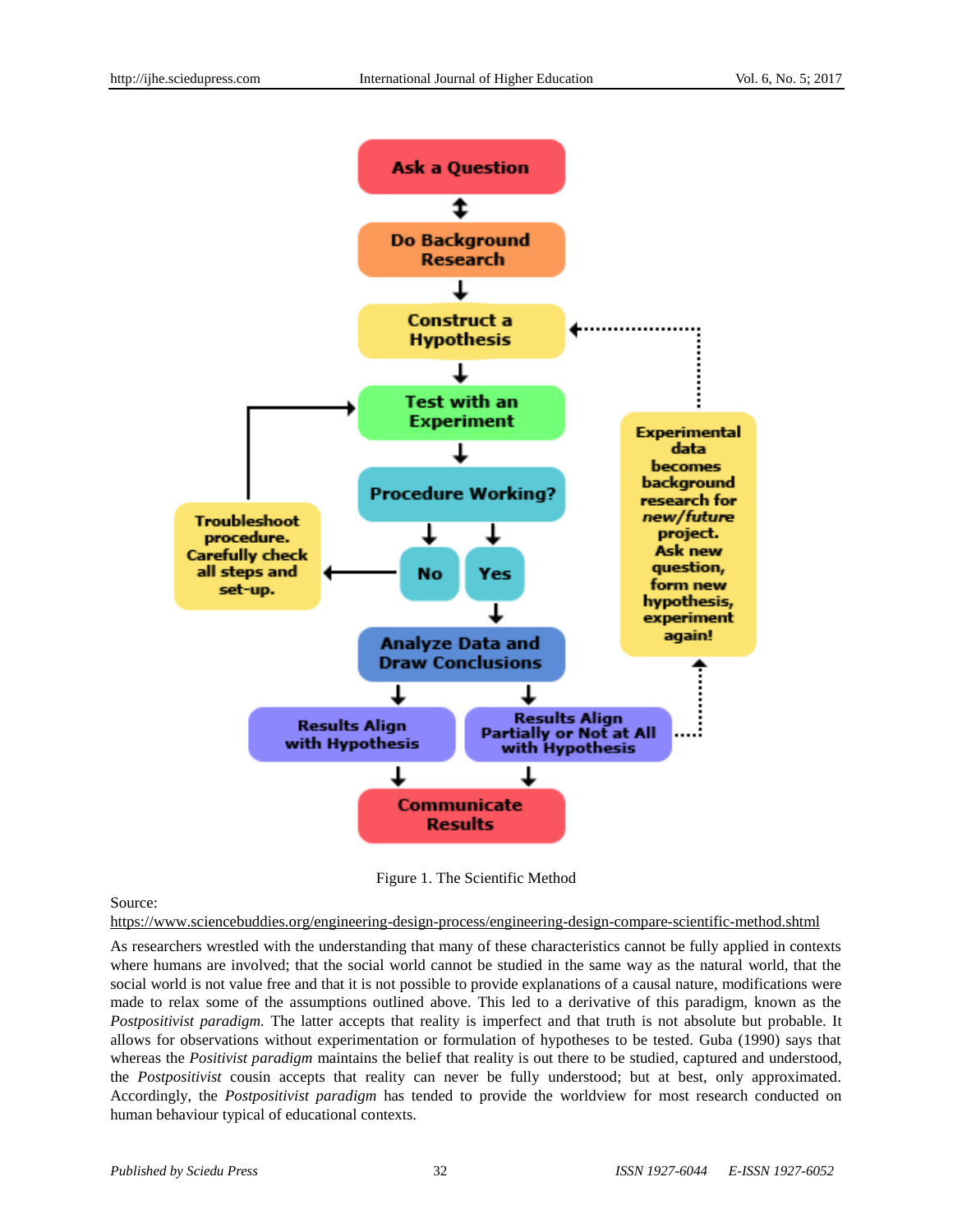#### 4.1.2 Criteria for Validating Research Located in the Positivist Paradigm

The Positivist paradigm is usually validated by applying four criteria namely, internal validity, external validity, reliability, and objectivity (Burns, 2000). We explain, briefly, what each means and involves. *Internal validity* is the extent to which the results obtained in a study are attributable to the independent variable that explains their occurrence and not some other factors. This criterion helps us to answer some important questions. For example, are we able to say for certain that the changes in the independent variable are indeed responsible for the variations we have observed in the dependent variable? Furthermore, are we satisfied that the variation in the dependent variable might not be attributable to some other causes? Additionally, how confident are we that the changes we have obtained in the dependent variable are actually caused by the independent variable studied? Do we have enough evidence to conclude that changes in the independent variable explain the changes we observed in the dependent variable? Answers to these questions are important because, only if the results of our data analysis show that there is a high degree of internal validity are we entitled to make the claim that the analysis has identified cause and effect relationships. If the data analysis yielded low internal validity, then we would have no basis for claiming causality and we would have to conclude that there is little or no evidence of causality. Internal validity therefore defines the extent to which we are able to eliminate confounding variables within the study. In contrast, *external validity* refers to the degree to which the results obtained in a study can be generalized to other contexts (Prochaska, F. 2017). This is often an indication that our data were drawn from a sample that is representative of the population. It helps us to answer the question, based on the results of our study, are we able to say that the same thing happens or would happen in another or other settings? And so, if the results of our research can readily be generalised to the population at large, then we say that we can legitimately say that our results have a high level of external validity. *Reliability* is the degree to which a research instrument produces stable or consistent results (Kirk & Miller, 1986). According to Joppe (2000, p. 1) reliability is defined as "the extent to which results are consistent over time. … an accurate representation of the total population under study is referred to as reliability and if the results of a study can be reproduced under a similar methodology, then the research instrument is considered to be reliable". In everyday language the term is used to mean consistency or repeatability of measurement. *Objectivity* in research is quite a broad criterion. It refers to the degree to which you, as the researcher, utilise precise instruments, approach the research without bias, and with honesty, and remain open to suggestions from participants in the research (Myrdal, 1969). In research methods, objectivity means that all sources of bias are minimized and that personal or subjective ideas are eliminated as humanly possible. In the strict positivist sense, this criterion requires that as far as possible, you, the researcher, should remain distanced from what you study so that the findings of your research will depend on the nature of the data rather than on your preferences, personality, beliefs and values.

#### *4.2 The Interpretivist Paradigm/Constructivist Paradigm*

The central endeavour of the Interpretivist paradigm is to understand the subjective world of human experience (Guba & Lincoln, 1989). This approach makes an effort to 'get into the head of the subjects being studied' so to speak, and to understand and interpret what the subject is thinking or the meaning s/he is making of the context. Every effort is made to try to understand the viewpoint of the subject being observed, rather than the viewpoint of the observer. Emphasis is placed on understanding the individual and their interpretation of the world around them. Hence, the key tenet of the Interpretivist paradigm is that reality is socially constructed (Bogdan & Biklen, 1998). This is why sometimes this paradigm has been called the *Constructivist paradigm.* In this paradigm, theory does not precede research but follows it so that it is grounded on the data generated by the research act. Hence, when following this paradigm, data are gathered and analysed in a manner consistent with grounded theory (Strauss & Corbin, 1990). This paradigm assumes a *subjectivist epistemology*, a *relativist ontology*, a *naturalist methodology*, and a *balanced axiology*. These elements are briefly explained below.

The assumption of a *subjectivist epistemology* means that the researcher makes meaning of their data through their own thinking and cognitive processing of data informed by their interactions with participants. There is the understanding that the researcher will construct knowledge socially as a result of his or her personal experiences of the real life within the natural settings investigated (Punch, 2005). There is the assumption that the researcher and their subjects are engaged in interactive processes in which they intermingle, dialogue, question, listen, read, write and record research data. The assumption of a *relativist ontology* means that you believe that the situation studied has multiple realities, and that those realities can be explored and meaning made of them or reconstructed through human interactions between the researcher and the subjects of the research, and among the research participants (Chalmers, Manley & Wasserman, 2005). In assuming a *naturalist methodology* the researcher utilises data gathered through interviews, discourses, text messages and reflective sessions, with the researcher acting as a participant observer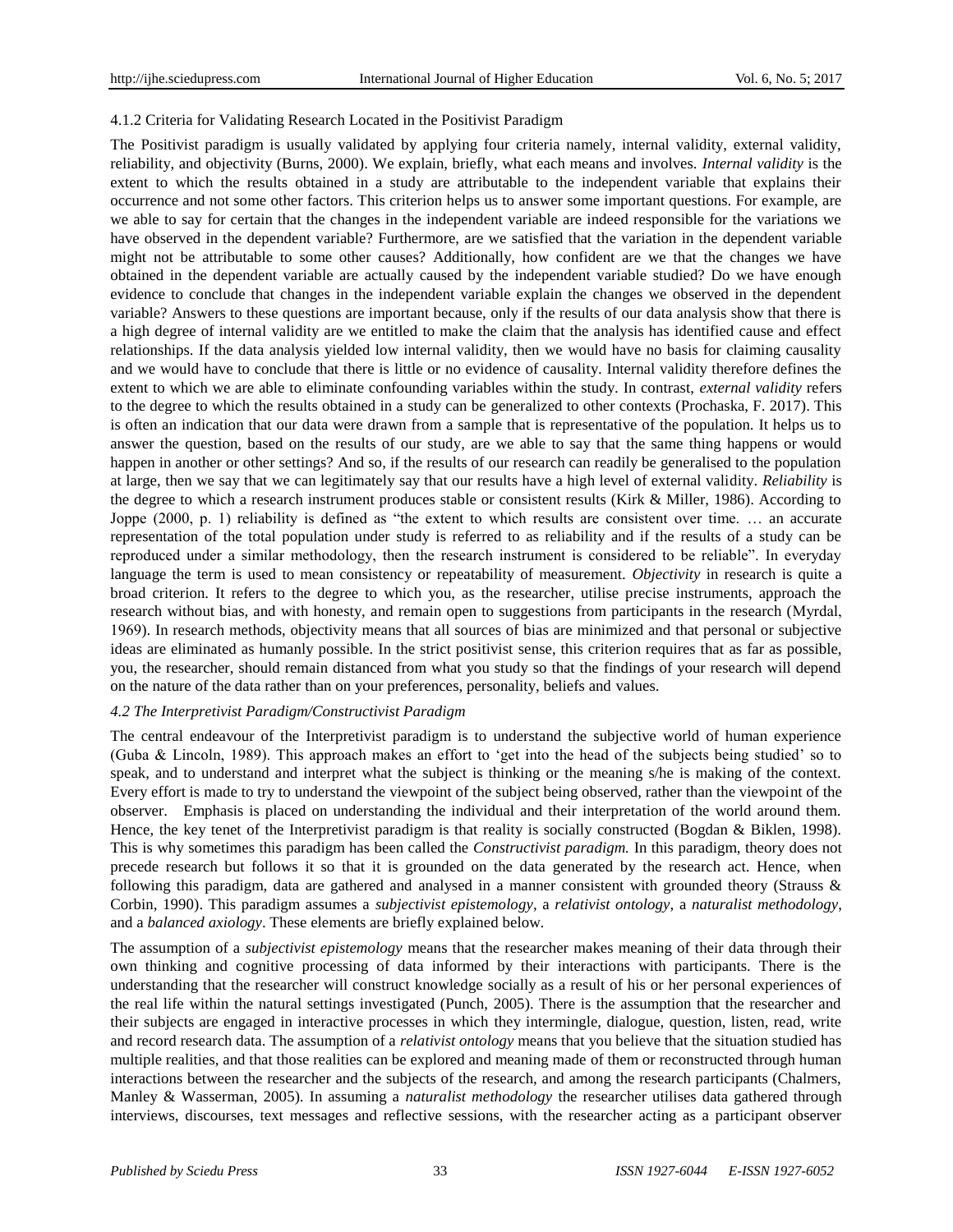(Carr & Kemmis, 1986). A *balanced axiology* assumes that the outcome of the research will reflect the values of the researcher, trying to present a balanced report of the findings.

4.2.1 Characteristics of Research Located within the Interpretivist Paradigm

According to Lincoln and Guba (1985), and Morgan, (2007), research conducted under the Interpretivist paradigm usually exhibits the following characteristics:

- o The admission that the social world cannot be understood from the standpoint of an individual.
- o The belief that realities are multiple and socially constructed
- o The acceptance that there is inevitable interaction between the researcher and his or her research participants
- o The acceptance that context is vital for knowledge and knowing.
- o The belief that knowledge is created by the findings, can be value laden and the values need to be made explicit
- o The need to understand the individual rather than universal laws.
- o The belief that causes and effects are mutually interdependent.
- o The belief that contextual factors need to be taken into consideration in any systematic pursuit of understanding.

4.2.2 Criteria Used to Validate Research Located within the Interpretivist Paradigm

Guba (1981) suggests that in research conducted within the Interpretivist paradigm the positivist criteria of internal and external validity, and reliability discussed above, should be replaced with four criteria of trustworthiness and authenticity. These include are credibility, dependability, confirmability and transferability. Although these criteria were initially challenged (Lincoln, 1995), they are now well accepted by many scholars in educational research (e.g. Merriam, 1998; Erlandson et al., 1993; Silverman, 2000; Bouma & Atkinson, 1995) and so HDR students should be familiar with their meanings, which are outlined here.

The *criterion of credibility* is used in research located within the Interpretivist paradigm to refer to the extent to which data and data analysis are believable, trustworthy or authentic (Guba, 1981). This criterion should be used in research located within the Interpretivist paradigm in preference to the criterion of internal validity of the Positivist paradigm. In agreement with Guba (1981), Merriam (1998) explains that this criterion relates to the researcher's ability to investigate the question: How do the findings align with reality as constructed by the researcher and the research participants? Guba (1981) suggests that the *criterion of dependability* should be used in interpretivist research in preference to the criterion of reliability of the Positivist paradigm. Guba (1981) explains that this criterion refers to the ability of observing the same outcome or finding under similar circumstances. Whereas research located within the Positivist paradigm can utilise research methods which can demonstrate that if activities were repeated, in the same context and with the same methods and research participants we could achieve similar findings, Guba argues that because the interpretivist researcher deals with human behaviour which is by its very nature continuously variable, contextual, and subject to multiple interpretations of reality, s/he is not able to reproduce exactly the same results. At best, the researcher can make inferences which in themselves are influenced by the researcher's own construction of meaning. Those inferences and interpretation are dependable depending on the researcher's ability and skills to make sure that the findings truly emerge from the data gathered and analysed for the research. The *criterion of confirmability* is used by the interpretivist researcher in preference to the criterion of objectivity, which is applied by the positivist researcher (Guba, 1981). It refers to the extent to which the findings of your research project can be confirmed by others in the field. The overriding goal of this criterion is to ensure that your biases are minimised, and preferably eliminated, from contaminating the results of the data analysed. Shenton, (2004, p. 72) explains that for the research to achieve this criterion, "steps must be taken to help ensure as far as possible that the work's findings are the result of the experiences and ideas of the informants, rather than the characteristics and preferences of the researcher". The *criterion of transferability* is used in interpretivist research in preference to the criterion of external validity used in the Positivist paradigm (Guba, 1981). Lincoln and Guba (1985) explain that this criterion represents the researcher's efforts to ensure that they provide enough contextual data about their research so that readers of their findings can relate those findings to their own contexts. More than 35 years since Guba (1981) first proposed this criterion, it is still subject to considerable controversy. For example, Erlandson et al. (1993), like Gomm, Hammersley and Foster (2000) argue that since by definition, interpretivist research is context-specific, with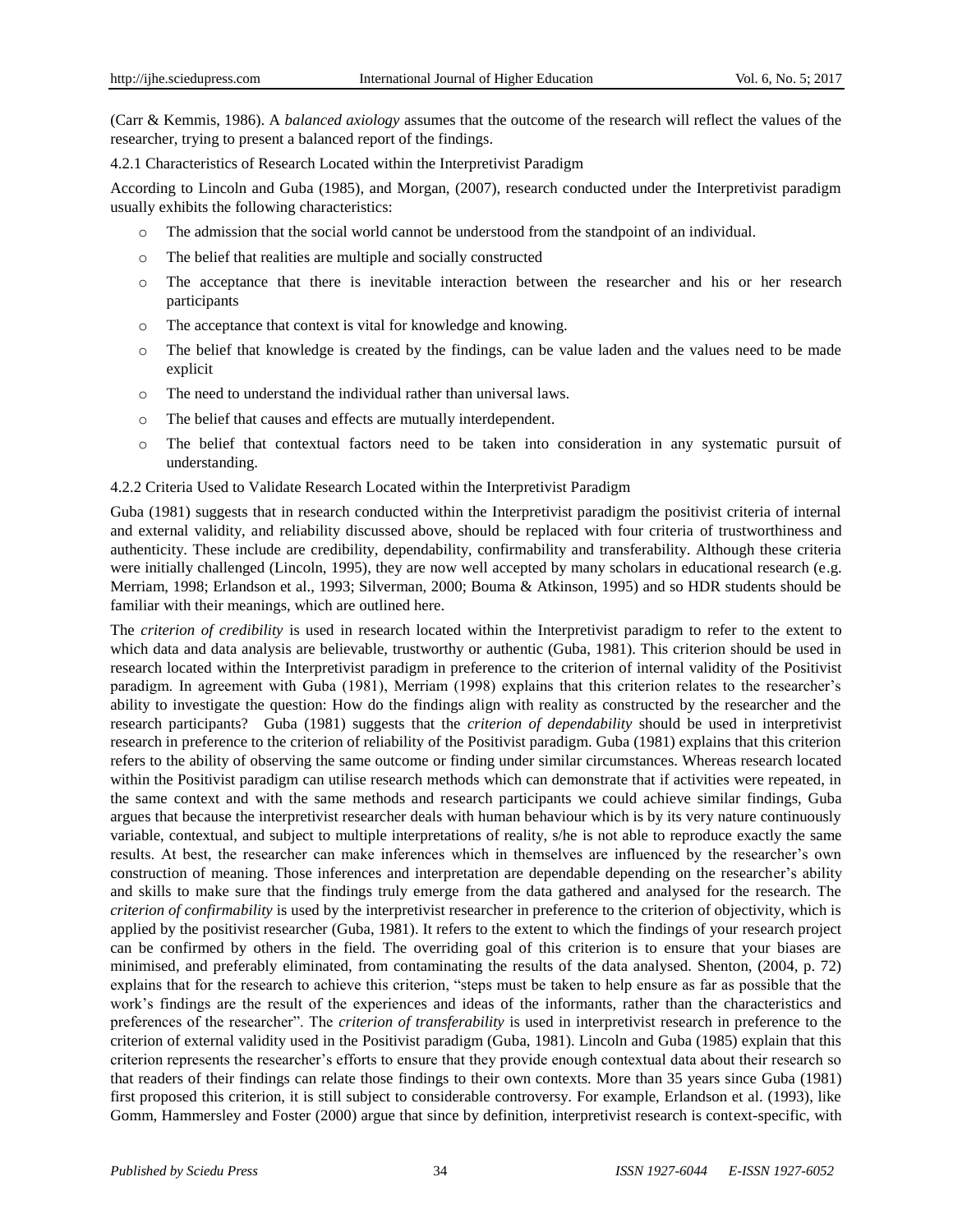regard to locale and participants, generalizability of the findings of research conducted within the Interpretivist paradigm is practically impossible.

#### *4.3 The Critical Paradigm/Transformative Paradigm*

The Critical paradigm situates its research in social justice issues and seeks to address the political, social and economic issues, which lead to social oppression, conflict, struggle, and power structures at whatever levels these might occur. Because it seeks to change the politics so as to confront social oppression and improve the social justice in the situation, it is sometimes called the *Transformative paradigm*. This paradigm assumes a *transactional epistemology*, (in which the researcher interacts with the participants), an *ontology of historical realism,* especially as it relates to oppression; a *methodology that is dialogic,* and an *axiology* that respects *cultural norms*.

#### 4.3.1 Characteristics of Research Located within the Critical Paradigm

Following Guba and Lincoln (1988), as well as Mertens (2015) we can attribute the following characteristics to research conducted within the Critical paradigm.

- o The concern with power relationships set up within social structures.
- o The conscious recognition of the consequences of privileging versions of reality
- o The respect for cultural norms
- $\circ$  An examination of conditions and individuals in a situation, based on social positioning.
- o The treatment of research as an act of construction rather than discovery.
- o A central focus of the research effort on uncovering agency, which is hidden by social practices, leading to liberation and emancipation.
- o And endeavour to expose conjunctions of politics, morality, and ethics.
- o The deliberate efforts of the researcher to promote human rights, and increase social justice, and reciprocity.
- o The deliberate efforts of the researcher to address issues of power, oppression and trust among research participants
- o A high reliance on praxis.
- o The use of ethnomethodology, situating knowledge socially and historically
- o An application of action research
- o The utilisation of participatory research.

# *4.4 The Pragmatic Paradigm*

This Paradigm arose among philosophers who argued that it was not possible to access the 'truth' about the real world solely by virtue of a single scientific method as advocated by the Positivist paradigm, nor was it possible to determine social reality as constructed under the Interpretivist paradigm. For them, a mono-paradigmatic orientation of research was not good enough. Rather, these philosophers (such as Alise & Teddlie, 2010; Biesta, 2010; Tashakkori and Teddlie, 2003a, and 2003b; Patton, 1990) argued that what was needed was a worldview which would provide methods of research that are seen to be most appropriate for studying the phenomenon at hand. So, these theorists looked for approaches to research that could be more practical and pluralistic approaches that could allow a combination of methods that in conjunction could shed light on the actual *behaviour* of participants, the *beliefs* that stand behind those behaviours and the *consequences* that are likely to follow from different behaviours. This gave rise to a paradigm that advocates the use of mixed methods as a *pragmatic* way to understand human behaviour – hence *Pragmatic paradigm.* So, as explained briefly in the brackets, this paradigm advocates a *relational epistemology* (i.e. relationships in research are best determined by what the researcher deems appropriate to that particular study), a *non-singular reality ontology* (that there is no single reality and all individuals have their own and unique interpretations of reality), a *mixed methods methodology* (a combination of quantitative and qualitative research methods), and a *value-laden axiology* (conducting research that benefits people).

4.4.1 Characteristics of Research Located within the Pragmatic Paradigm

In a sense, this paradigm was developed in an effort to put an end to the two diametrically opposed positions of the Positivist (and postpositivist) on one side and the Interpretivists on the other, and thus end what were referred to as 'Paradigm Wars' (Gage, 1989). Drawing on the work by Creswell (2003), Tashakkori and Teddlie (2003a); Patton (1990), and Mertens (2015), research located within this paradigm demonstrates the following characteristics: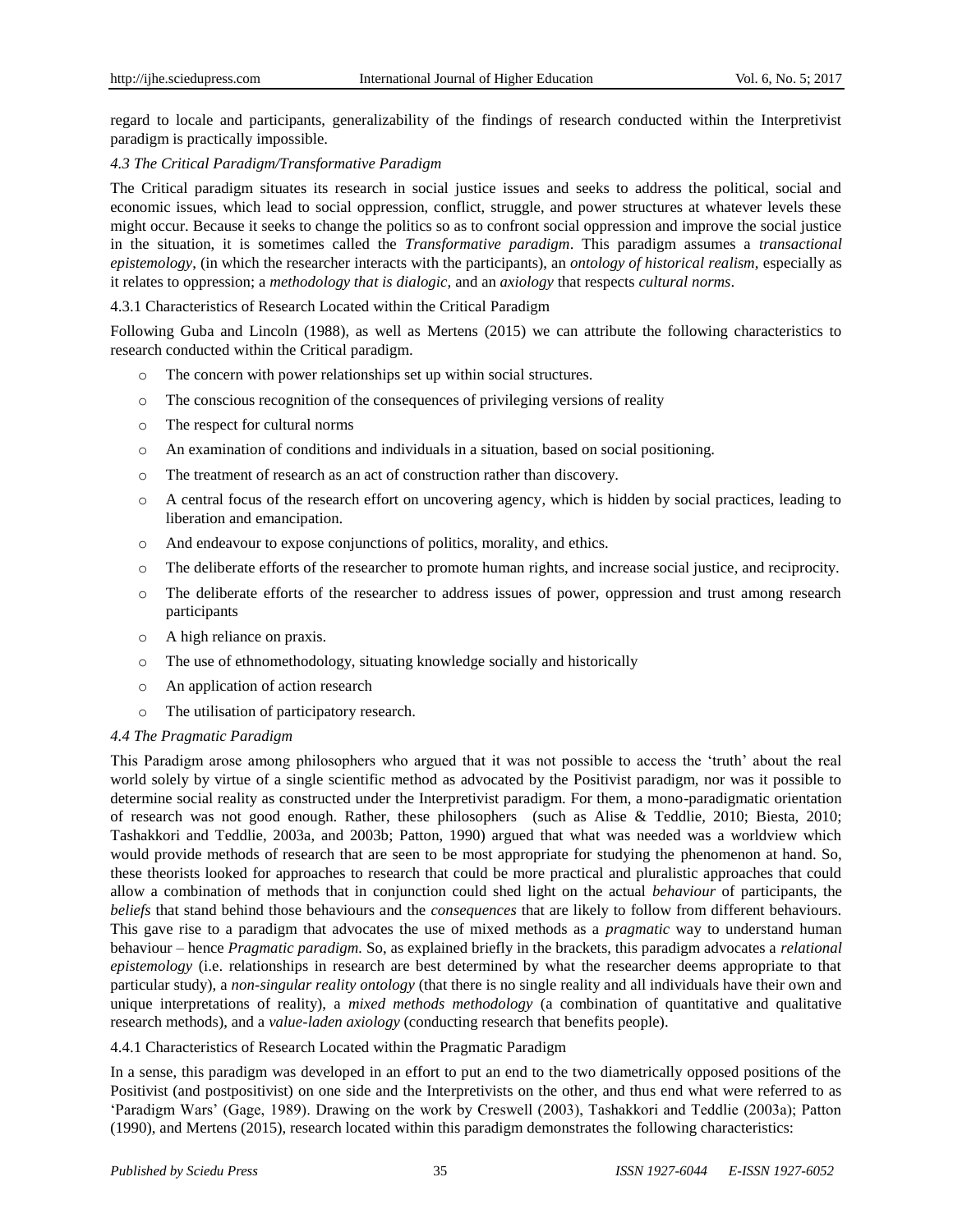- A rejection of the positivist notion that social science inquiry can uncover the 'truth' about the real world.
- An emphasis of 'workability' in research.
- The use of 'what works' so as to allow the researcher to address the questions being investigated without worrying as to whether the questions are wholly quantitative or qualitative in nature.
- Adoption of a worldview that allows for a research design and methodologies that are best suited to the purpose of the study.
- Utilising lines of action that are best suited to studying the phenomenon being investigated.
- A rejection of the need to locate your study either in a Positivist (postpositivist) paradigm or an Interpretivist (constructivist) paradigm.
- Seeking to utilise the best approaches to gaining knowledge using every methodology that helps that knowledge discovery.
- Choice of research methods depending on the purpose of the research.
- A search for useful points of connection within the research project that facilitate understanding of he situation.

# **5. What Are the Methodological Implications of Paradigm Choice?**

In this section of the paper, we address a cardinal question that HDR students often find perplexing, namely: having decided to locate my research in a particular paradigm, which methodology shall I use? Alternatively, what are the methodological implications of paradigm choice? This question was stated by Guba and Lincoln (1988) as: Do different inquiry paradigms imply different inquiry methodologies?

A very important relationship exists between paradigm and methodology because the methodological implications of paradigm choice permeate, the research question/s, participants' selection, data collection instruments and collection procedures, as well as data analysis. For example, in respect of data analysis, the choice of the Positivist paradigm means that the data to be gathered will be quantitative in nature, and are most likely to be analyzed using quantitative procedures. In contrast, choice of the Interpretivist paradigm aligns with research methodologies and methods that will gather and analyze qualitative data. For example, narrative approaches to data analysis are based on the social constructionist school of thought (Polkinghorne, 1988) and in telling a story or narrative, a person is able to describe the moral and ethical choices that they have made. The process has the potential to transform the person's experiences. In this process the data are critically analysed in terms of the historical, social and cultural context of the story and allow the researcher to examine the existing discourses and the issue of power (Foucault, 1982; 1987).

In many instances where the Interpretivist paradigm is chosen, data gathering methods follow a grounded theory approach, which is well suited to generating a theory from real life occurrences in which the social processes and what they mean are explained. It is based on symbolic interactionist theory (Strauss & Corbin, 1990), and in some studies, the symbols or symbolism within the data provide basis for theorizing, about the participant experiences being investigated, their behaviours, responses, processes and the meanings embedded in these. Another example that helps to elucidate the link between paradigm choice and methodology can also be drawn from research located in the Interpretivist paradigm and seeking to discover the 'essence' of participants' experience in a context. Such research often asks the question 'what is it like to have that experience?' Therefore, phenomenology becomes the ideal methodology to apply in that research. Phenomenology would be the ideal methodology to apply in this case, because as Taylor and Bogdan, (1984) say, data analysis in such a research project focuses on the social constructionist principle that "what people say and do (is) a product of how they define their world" (pp.  $8 - 9$ ). Phenomenology would therefore be the suitable methodology because this principle means that how people define their world is related to 1) the interactions they have with others, 2) how they perceive others to perceive them, 3) the ways in which they have learned to deal with life experiences and 4) the amount of perceived control they have, and 5) the significance of perceived control to them.

Another example, again taken from choice of the Interpretivist paradigm helps to illuminate the relationship between paradigm and methodology choice. For example, in trying to understand teachers' experiences of participation in the decision-making process in a school one could very well choose the Interpretivist paradigm. As we saw earlier, this paradigm's ontology assumes that there is no single reality. This position will require an epistemology that allows for the interpretation of the participants' perceptions of their own realities. In this case, an interpretivist epistemology would be ideal because it undergirds the fact that meaning or knowledge is not there to be discovered but individually or socially constructed. This paradigm tells us that people make their own reality by the meanings and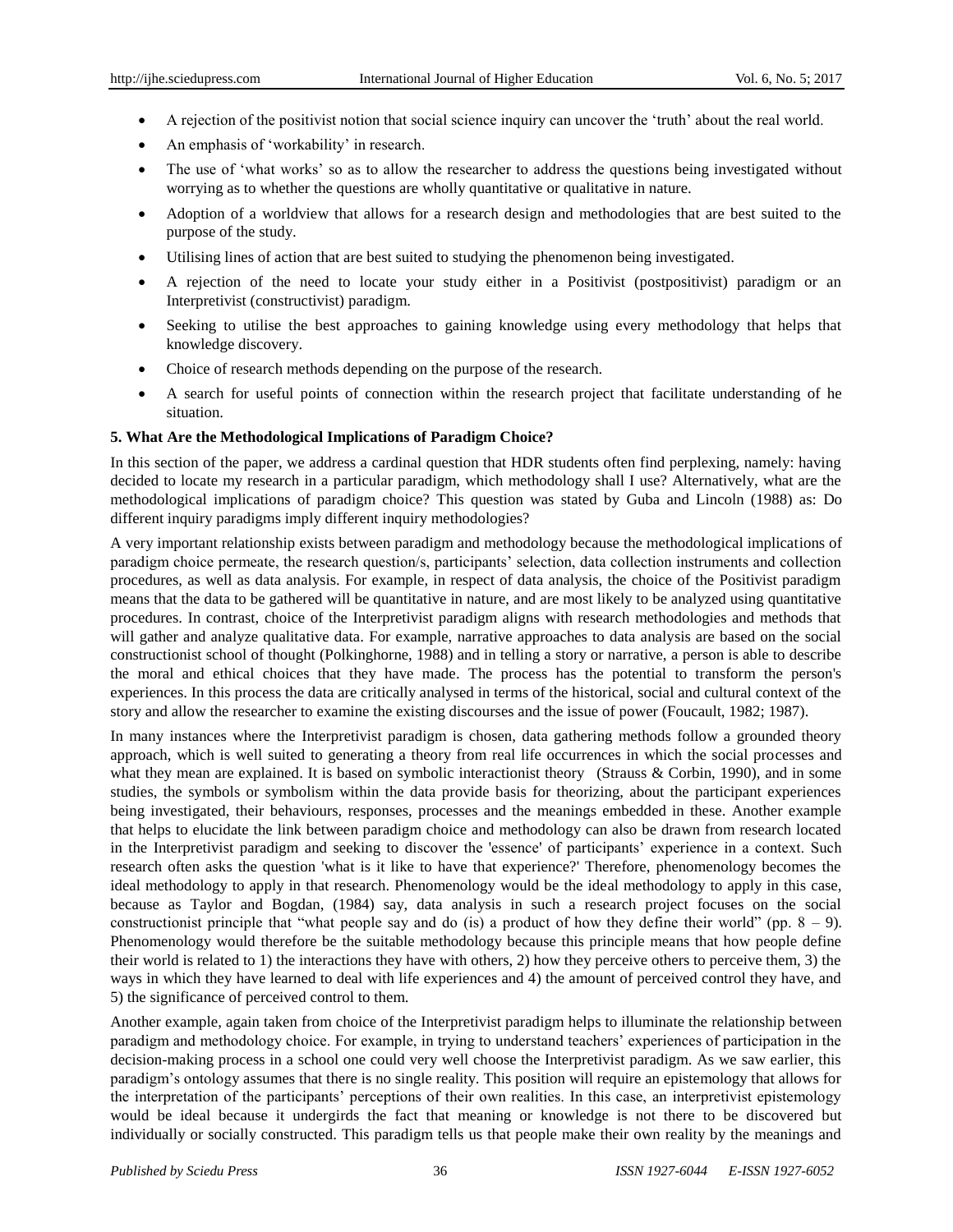interpretations they give to their experiences and that there are multiple truths. In essence reality is a result of our own making (Furlong, 2013). From this paradigmatic understanding, you would ask yourself the questions, how can I know the participants' world or experiences, or how can I gain knowledge of their perceptions of their experiences? The search for the answers to these questions about the process of how the participants experience their world, will constitute the methodology that you will use. And it becomes obvious that the 'how' will imply who should be invited to share their experiences, and how should they share those experiences? It will require you to consider how you will gather and store the data, analyse them, and how you would evaluate and interpret the participants' experiences, as embedded in your research data. In answering these questions, experience of the world or events, (which is unique to each one of us), remains the core of your data analysis and interpretation. This implies that a suitable methodology that could guide this kind of research would be phenomenology. This is because, a key component of phenomenology is the description of peoples' experiences (Moustakas, 1994, as cited in Creswell, 2007) and therefore as a research design, this methodology would be ideal because it seeks to understand, describe, and interpret human behaviour and the meaning individuals make of their experience" (Carpenter, 2013, p. 117).

Another illustration of the link between paradigm choice and methodology, is taken from the field of special education. For example, writing about implications of paradigm choice for special education research, Avramidis and Smith (1999. p. 32) said:

*Special education research using the interpretivist paradigm will require that the researcher will not consider the 'label' or 'syndrome' as a concept, which is unitary and valid across individuals and contexts. …. Instead the perceptions of teachers, learning support assistants, SENCO's, parents and the children – young adults themselves – will be sought in order to gain a better understanding of the particular needs of the given individual.*

Here again we see that the paradigm chosen influences what will constitute trustworthy data and how the data will be analysed. It can be seen that when a study is interpretivist in nature, and seeking to understand the experiences of a broad range of stakeholders, ability to interpret their experiences becomes an important methodological consideration.

Thus, while it is not possible within the scope of this paper to go into details of what each research methodology entails, the following subsections provide a snapshot of research methodologies researchers mostly use in the different paradigms.

#### *5.1 Research Methodologies Suited to the Positivist Paradigm*

The research conducted under the Positivist paradigm often utilises the following methodologies.

- o Experimental methodology
- o Quasi-experimental methodology
- o Correlational methodology
- o Causal comparative methodology
- o Randomized control trials methodology
- o Survey research methodology

#### *5.2 Research Methodologies Suited to the Interpretivist Paradigm*

For research conducted under the Interpretivist paradigm, researchers have a wide choice of methodologies including:

- o Naturalist methodology
- o Narrative inquiry methodology
- o Case study methodology
- o Grounded theory methodology
- o Phenomenology methodology
- o Hermeneutics methodology
- o Ethnography methodology
- o Phenomenography methodology
- o Action research methodology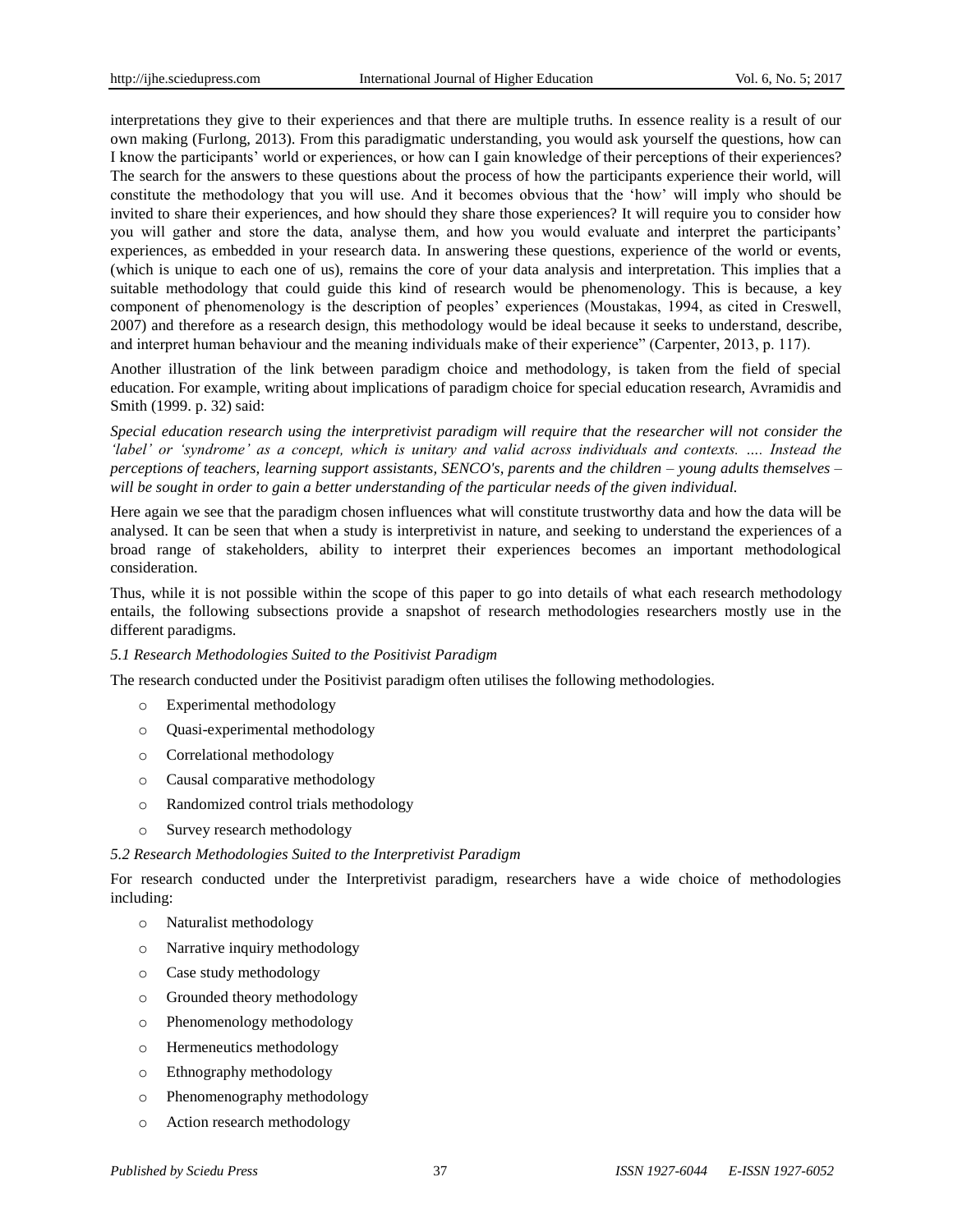o Heuristic inquiry methodology

# *5.3 Research Methodologies Suited for Use in the Critical Paradigm*

Many research projects conducted under the Critical paradigm apply the following methodologies.

- o Neo-Marxist methodology
- o Feminist theories
- o Cultural studies
- o Critical race theory
- o Freirean studies
- o Participatory emancipation
- o Postcolonial/indigenous methodology
- o Queer theory
- o Disability theories
- o Action research

As explained earlier, the Critical paradigm is suited to studies about social justice and giving voice to the voiceless or those less powerful. In educational research, one of the areas that easily fits this type of research is the field of special education. Using people with disabilities as researchers or research assistants allows for developing knowledge and skills about their own conditions or experiences. The Critical paradigm is interested in empowerment and removing oppressive structures around research subjects. Therefore, as shown above, action research is one methodology that could be used well within this paradigm. This is because the application of action research would be one way of ensuring that the power difference between the expert or researcher, with so much power (knowledge, expertise and other resources), is minimised against relatively powerless research subjects. This change would align well with the paradigm's emancipatory worldview and lead to social transformation. Thus, when applied in the field of special education, this could lead to empowerment. According to Barnes (1992) such an approach allows researchers to learn how to put their knowledge and skills at the disposal of people with disabilities*.*

#### *5.4 Research Methodologies Suited for Use in the Pragmatic Paradigm*

Because by definition the Pragmatic paradigm advocates the use of both qualitative and quantitative research methods according to need, research conducted within this paradigm draws on methodologies taken from both these fields. Commonly used methodologies include:

- o Naturalist methodology
- o Narrative inquiry
- o Case study
- o Phenomenology
- o Ethnography
- o Action Research
- o Experimental methodology
- o Quasi-experimental methodology
- o Causal comparative methodology

#### **6. Conclusion**

From the discussions presented above and the literature reviewed, it should be clear to readers that paradigms as positions about epistemology, ontology and axiology, exert significant influences on the methodology to be used in a research project (Morgan, 2007). Because each paradigm is undergirded by specific assumptions as discussed earlier, choice of a paradigm for your research implies that the research will be nested in a particular epistemology, ontology, and axiology, and that these elements will therefore guide you towards a particular methodology. Thus, the choice of a paradigm implies a near certainty about particular methodologies that flow from that paradigm. This relationship is very important because the methodological implications of paradigm choice permeate, the research question/s, participants' selection, data collection instruments and collection procedures, as well as data analysis. Thus, research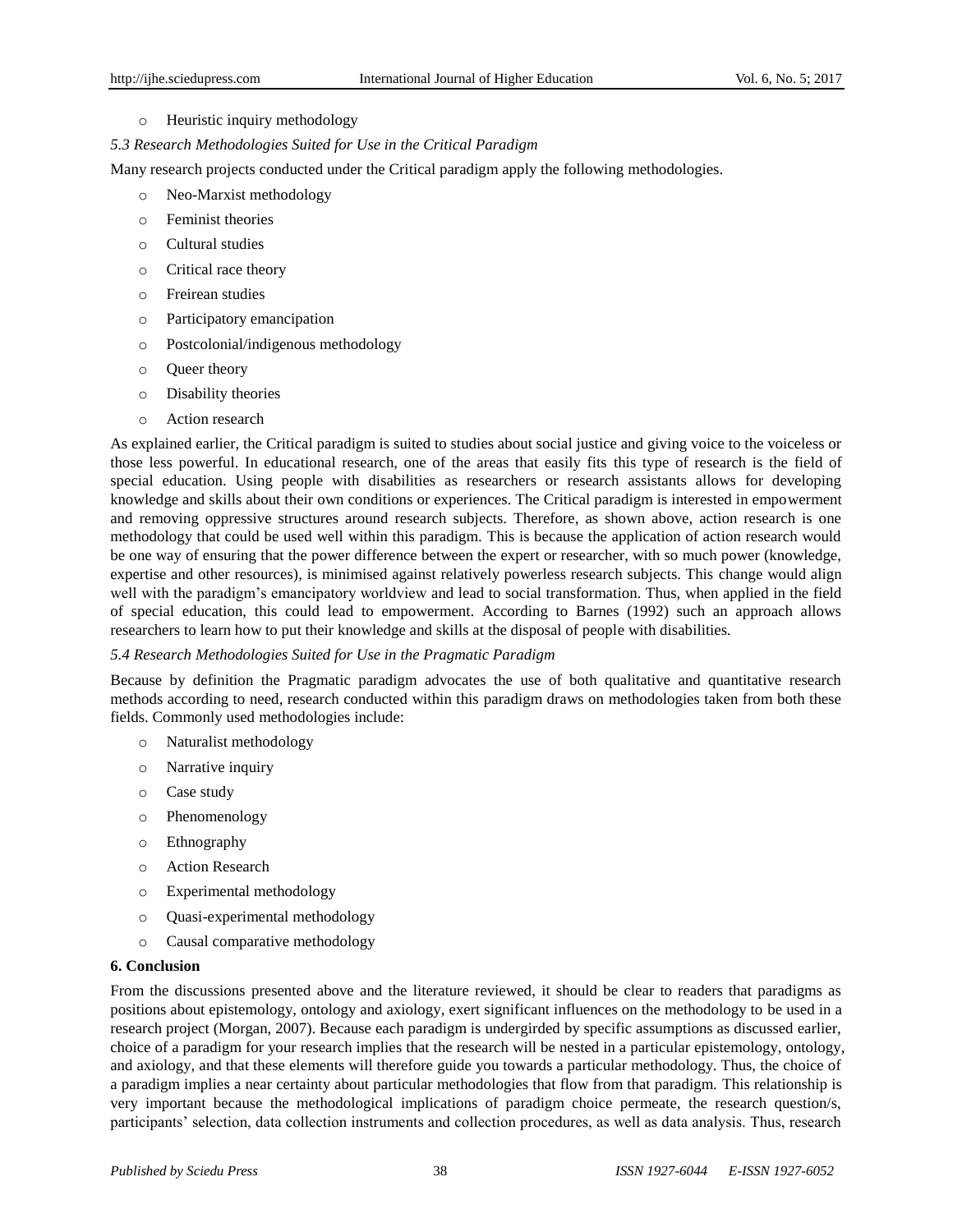located in any of the four primary paradigms has a wide range of research methodologies to choose from. It is also worth noting, that it is quite possible to combine several research methodologies within one research paradigm. However, choice of the right methodologies needs to be informed by a good understanding of the different aspects of research paradigms discussed in this paper.

#### **References**

- Alise, M. A., & Teddlie, C. (2010). A continuation of the paradigm wars? Prevalence rates of methodological approaches across the social/behavioral sciences. *Journal of Mixed Methods Research, 4*(2), 103-126. <https://doi.org/10.1177/1558689809360805>
- ARC. (2015). National Statement on Ethical Conduct in Human Research 2007 (Updated May 2015). Canberra: Australian Research Council.
- Avramidis, E. & Smith, B. (1999). An introduction to the major research paradigms and their methodological implications for special needs research, *Emotional and Behavioural Difficulties, 4*(3), 27-36. <https://doi.org/10.1080/1363275990040306>
- Barnes, C (1992). Qualitative research: valuable or irrelevant? *Disability, Research and Handicap, 7*(2), 115-124.
- Biesta, G. (2010). Pragmatism and the philosophical foundations of mixed methods research. In A. Tashakkori & C. Teddlie (Eds.), Sage handbook of mixed methods in social & behavioral research (2nd ed., pp. 95-118). Thousand Oaks, CA: Sage.<https://doi.org/10.4135/9781506335193.n4>
- Bogdan, R. C. & Biklen, S. K. (1998). *Qualitative research in education: An introduction to theory and methods* (3rd ed.). Needham Heights, MA: Allyn & Bacon.
- Bouma, G. D. & G.B.J. Atkinson, G. B. J. (1995). *A handbook of social science research*, 2nd ed., Oxford: Oxford University Press.
- Burns, B. R. (2000). *Introduction to Research Methods*, 4<sup>th</sup> Edn. Frenchs Forest, Pearson education.
- Candy. P.C. (1989). Constructivism and the study of'self-direction in adult learning. *Studies in the Education of Adults, 21*(2), 95-116. <https://doi.org/10.1080/02660830.1989.11730524>
- Carpenter, C. (2013). Phenomenology and rehabilitation research. In P. Liamputtong (ed.) *Research methods in health: Foundations for evidence based practice.* (2nd ed., pp. 115–131). South Melbourne, Australia: Oxford University Press
- Carr, W. L., & Kemmis, S. (1986). *Becoming critical: Education, knowledge and action research.* London: Falmer.
- Chalmers, D.J., Manley, D. & Wasserman, R. (2005). Metametaphysics: New Essays on the Foundations of Ontology. Oxford University Press. Dorr, C.
- Cohen, L; Manion, L. and Morrison, K. (2000). *Research Methods in Education* (5 th Ed.). London .
- Comte, A . (1856). *A general view of positivism*. London: Smith Elder & Co.
- Cooksey, R. & McDonald, G. (2011). *Surviving and thriving in postgraduate research,* Prahran, VIC, Tilde University Press.
- Creswell, J. (1998). *Qualitative inquiry and research design: Choosing among five traditions*. Thousand Oaks, CA: Sage.
- Creswell, J. W. (2007). *Qualitative inquiry & research design: Choosing among five approaches* (2nd ed.). Thousand Oaks, CA: Sage Publications.
- Creswell, J., & Miller, D. (2000). Determining Validity in Qualitative Inquiry. *Theory Into Practice*, *19*(3), 124-130. [https://doi.org/10.1207/s15430421tip3903\\_2](https://doi.org/10.1207/s15430421tip3903_2)
- Creswell, J.W. (2003). *Research design: Qualitative, quantitative, and mixed methods approaches.* (2nd ed.) Thousand Oaks: Sage.
- Davidson, D. (2000). A Coherence Theory of Truth and Knowledge. In S. Bernecker, & F. Dretske (Eds.). Knowledge, readings in contemporary epistemology, Oxford Press.
- Denzin, N.K. & Lincoln, Y.S. (2000). *Handbook of qualitative research*, Sage, London. Sage.
- Erlandson, D., Harris, E. Ll, Skipper, B. L. & Allen, S. D. (1993). *Doing naturalistic inquiry: a guide to methods*, London: Sage.
- Fadhel K. 2002, Positivist and Hermeneutic Paradigm, A Critical Evaluation under their Structure of Scientific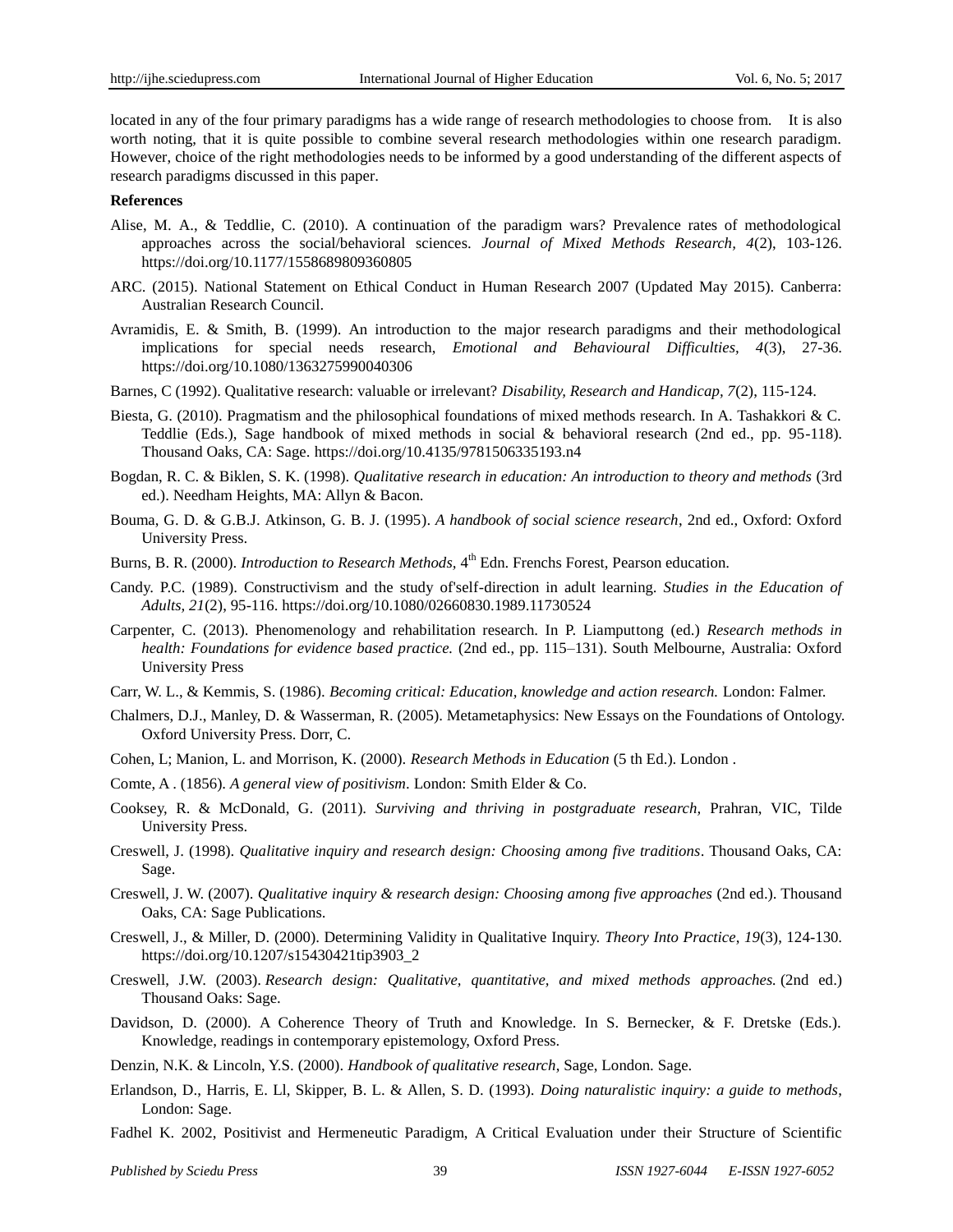Practice, *The Sosland Journal*, 21-28.

- Finnis, J. (1980). *Natural Law and Natural Rights*. Oxford: Clarendon Press.
- Foucault M (1982). The Subject and Power. Afterword to Dreyfus HL & Rabinow P. Michel Foucault: *Beyond Structuralism and Hermeneutics.* Brighton, Harvester.
- Foucault M 1987 [1984]. The Ethic of Care for the Self as a Practice of Freedom An Interview with Michel Foucault. *Philosophy and Social Criticism, 12*, 112-131. <https://doi.org/10.1177/019145378701200202>
- Furlong, M. (2013). 'Clear at a distance. Jumbled up Close: Observation, immersion and reflection in the process that is creative research. In P. Liamputtong (ed.) *Research methods in health: Foundations for evidence based practice.* (2nd ed., pp. 144–158). South Melbourne, Australia: Oxford University Press
- Gage, N.L. (1989). The paradigm wars and their aftermath: A historical sketch of research on teaching since 1989. *Educational Researcher, 18*(7), 4-10.
- Gomm, R.; Hammersley, M. & Foster, P. (2000). Case study and generalization, in: Case study method, R. Gomm, M. Hammersley and P. Foster, eds, London: Sage, pp. 98–115.
- Guba, E. G. (1981). Criteria for assessing the trustworthiness of naturalistic inquiries. *Educational Communication and Technology Journal, 29*(1981), 75–91.
- Guba, E.G. & Lincoln. Y.S. (1988). Do inquiry paradigms imply inquiry methodologies? In D.M. Fetterman. (ed.) *Qualitative approaches to evaluation in education: The silent scientific revolution*. (pp. 89-115), London, Praeger.
- Guba, E.G. & Lincoln. Y.S. (1989). What is This Constructivist Paradigm Anyway? in *Fourth Generation Evaluation*, London: Sage Publications, 79-90.
- Guba, E. (1990). *The Paradigm Dialog*, Sage, California.
- Guba, E. G. & Lincoln, Y. S. (1994). Competing paradigms in qualitative research. In Denzin, N.K. & Lincoln, Y.S. *Handbook of qualitative research*, 3rd Edn. (pp. 105 – 117). California: Sage.
- Guba, E. G. & Lincoln, Y (2005) ' Paradigmatic controversies, contradictions & emerging confluences' in *The Sage Handbook of Qualitative Research,* 3rd Edn. California: Sage.
- Joppe, M. (2000). *The Research Process*. Retrieved 5 August, 2018, from:<http://www.ryerson.ca/~mjoppe/rp.htm>
- Keeves, J. P. (1997). *Educational research methodology and measurement*. Cambridge: Cambridge University Press.
- Kirk, J., & Miller, M. L. (1986). *Reliability and validity in qualitative research*. Beverly Hills: Sage Publications. <https://doi.org/10.4135/9781412985659>
- Kuhn, T. S. (1962). *The structure of scientific revolutions*. (1<sup>st</sup> Edn). Chicago, IL: University of Chicago Press.
- Kuhn, T. (1970). Postscript 1969. In T. Kuhn, *The structure of scientific revolutions* (2nd ed., pp. 174-210). Chicago: University of Chicago Press.
- Lather, P. (1986). Research as praxis. *Harvard Educational Review, 56*(3), 257-277. <https://doi.org/10.17763/haer.56.3.bj2h231877069482>
- Lincoln, Y. S. & Guba, E. G. (Eds. 1985). *Naturalistic Inquiry*. Thousand Oaks: Sage.
- Lincoln, Y. S. (1995). Emerging criteria for quality in qualitative and interpretive research, *Qualitative Inquiry, 1*, 275–289.<https://doi.org/10.1177/107780049500100301>
- Lincoln, Y. S. & Guba, E. G. (2000). Paradigmatic controversies, contradictions, and emerging confluences. In Denzin, N.K. & Lincoln, Y.S. (2000). *Handbook of qualitative research*, London: Sage, Chapter 6, 163 – 188.
- Mackenzie, N. & Knipe, S. (2006). Research dilemmas: paradigms, methods and methodology. *Issues In Educational Research, 16*, 1-15.
- Mertens, D. M. (2015). *Research and Evaluation in Education and Psychology*. 4<sup>th</sup> Edn. Los Angeles: Sage.
- Merriam, S. B. (1998). *Qualitative research and case study applications in education*, San Francisco: Jossey-Bass.
- Mill, J. S. (1969). *Utilitarianism*. In *Essays on Ethics, Religion, and Society*, edited by J. M. Robson. Vol. 10 of *Collected Works of John Stuart Mill*. Toronto: University of Toronto Press, pp. 203–259.
- Moreno, J. (1947). Contribution of sociometry to research methodology in sociology. *American Sociological Review, 12*(6), pp. 287 – 292[. https://doi.org/10.2307/2086518](https://doi.org/10.2307/2086518)